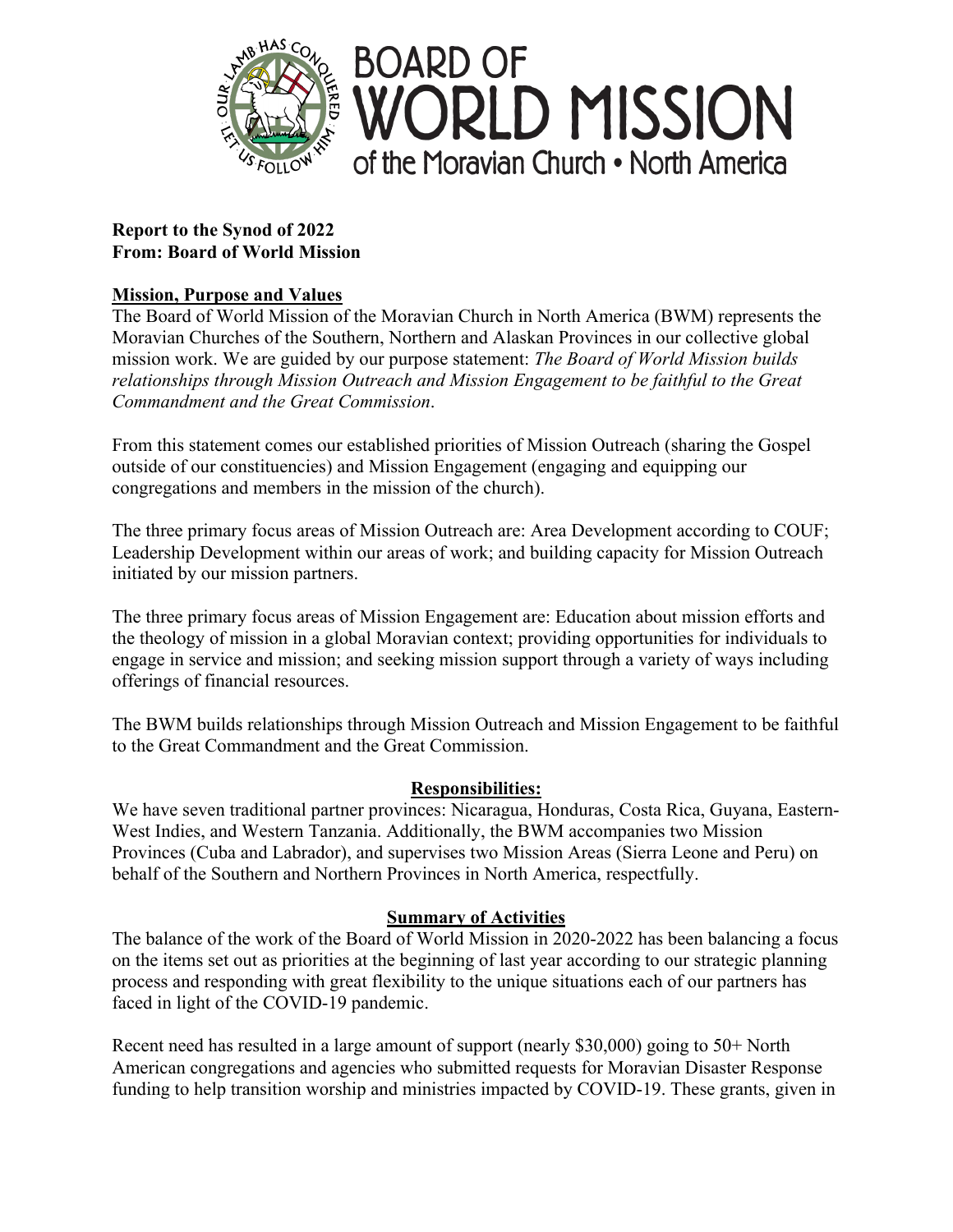two separate rounds, have allowed many congregations to set up online worship opportunities and broaden the opportunities people will have to engage in worship on a weekly basis.

Disaster Response funding has been granted to nearly all of our global partners to help sustain Moravian businesses, help provide much needed medical equipment to health centers, provide emergency food and hygiene items to communities cut off by local travel restrictions, etc. In addition to funding, the BWM has worked to distribute the most up to date health and sanitation information around the virus to help church leadership disseminate information to help keep their members safe and healthy. The BWM also helped to advocate to the President and legislature in Honduras to enact a special travel permission plan allowing family to reunite in La Mosquitia. This plan was enacted following BWM communications, and many Moravians and others were granted permission to make special trips to return home during the time of quarantine.

BWM saw large staffing changes since the last Synod. The office in the Southern Province was closed during the pandemic, and with the retirement of administrative assistant Sheila Beaman, and transition of Rt. Rev. Sam Gray to congregational ministry, it was not reopened. This move was done in coordination with the Southern Province Mission Society, who had shared the office with the BWM. Rev. Angelica Regalado Cieza accepted a part-time call to serve as the Director of Mission Outreach for the Board of World Mission while continuing her work with the emerging ministry Estamos Unidos. Sylvie Hauser was hired as the Director of Communications and Development, and Elizabeth Thiele was hired as the new administrative assistant in our Bethelehem, PA office.

Yearly subsidies to partner provinces were reduced in 2021 according to a long-standing plan, and only newer mission areas and mission provinces continue to receive the block grant funding. The funds saved from these reductions have been re-allocated in large part to a Mission Grant fund, which has distributions three times a year. Funding requests are prioritized based on stage of development (Mission Area as top priority) and alignment with Mission Outreach goals.

In 2021 our mission grant program continued to grow, and here are a few of the projects funded:

- A sustainable agricultural initiative in Honduras
- Scholarship for medical school education for a future Ahuas Clinic doctor
- Remodeling efforts of a congregation/parsonage in San Jose, Costa Rica
- Purchase medical equipment for the Bilwaskarma Clinic in Nicaragua
- Funding of a speech therapist to be on staff at Star Mountain Rehabilitation Center in Palestine
- Scholarships for advance training for school teachers and administrators in Sierra Leone

2021 marked the special  $75<sup>th</sup>$  anniversary of the establishment of the Ahuas Clinic. A special anniversary celebration was held at the Clinic on June 16<sup>th</sup> of last year. The Ahuas Clinic Committee of the BWM has been offering special publications (in the Ahuas Spotlight Newsletter) to tell the story of the history of the Clinic, and the BWM was able to surpass a \$75,000 goal in honor of the clinics anniversary to help set it up for its next 75 years of work. Thousands of patients a year are treated at the clinic (surgeries, births, emergency medicine and preventative care) and the clinic is a base for community programs like the infant feeding program which helps support childhood nutrition efforts, changing health outcomes for these